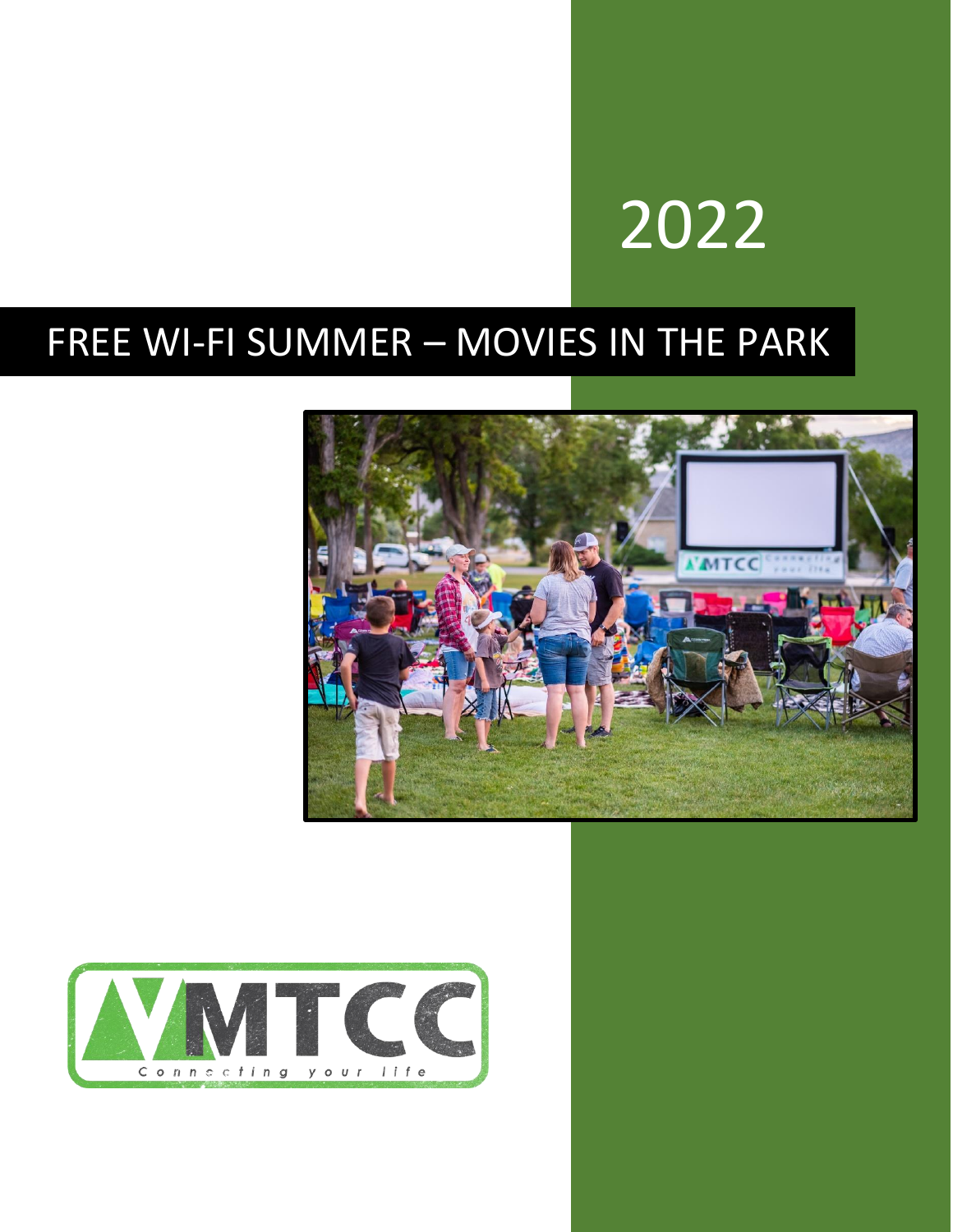## FREE WI-FI SUMMER

#### **What is Free Wi-Fi Summer?**

Manti TeleCommunications Company (MTCC) provides free Wi-Fi internet coverage at select locations in Manti, Ephraim, and Sterling which anyone can access on wi-fi enabled devices. This allows people to use their devices at these locations without the need for cellular data.

#### **What areas does Free Wi-Fi Summer cover?**

We currently cover the following areas: Manti City Park, Manti Aquatic Center, Manti Sports Complex, Sanpete County Fairgrounds, Sterling Town Park, Ephraim Ball Fields, Ephraim Canyon View Park, and Rat Fink™ Event Locations (during the Rat Fink Reunion™).

#### **When is Free Wi-Fi Summer?**

Free Wi-Fi Summer officially runs from Memorial Day to Labor Day.

#### **What events does Free Wi-Fi Summer include?**

Free Wi-Fi Summer includes coverage at the following events: MTCC Movies in the Park, Rat Fink Reunion™, Lion's Tournament, Manti City's 4<sup>th</sup> of July, Sterling's Pioneer Day, Sanpete County Fair, Youth Sports, Birthday Parties, Family Reunions…and more!

#### **Why should I participate in Free Wi-Fi Summer?**

Sponsoring Free Wi-Fi Summer gives your business a presence at most of the major events happening in and around Manti, Ephraim, and Sterling throughout the year. By sponsoring Free Wi-Fi Summer, your business logo will be featured prominently on posters, social media, and event banners placed at each Free Wi-Fi Summer location. Your business logo, which can be linked to your website or social media page, will also be featured on the redirect page that people see every time they connect to MTCC's Free Wi-Fi. As a sponsor, you will also be invited to MTCC's Customer Appreciation event to represent and showcase your business.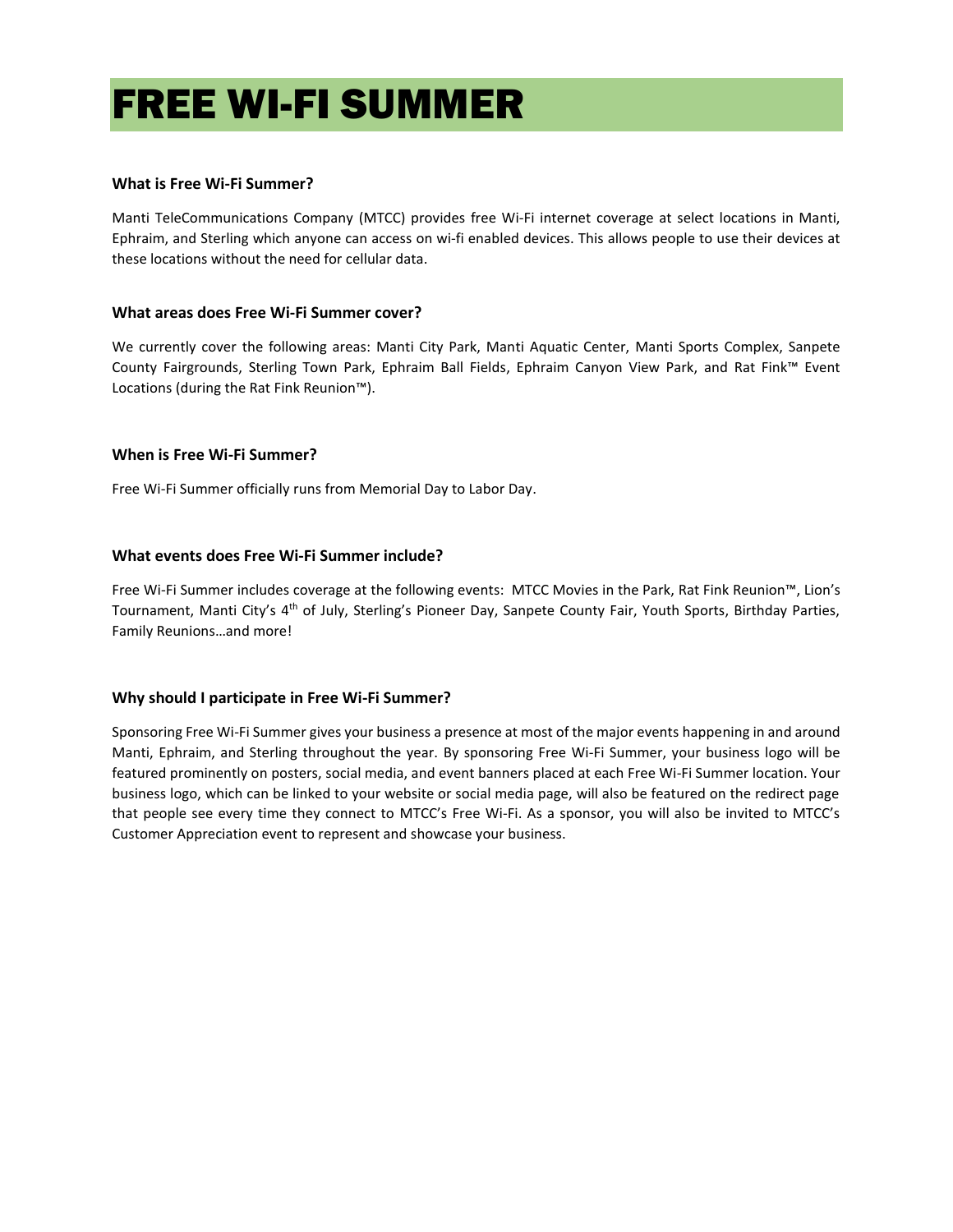## FREE WI-FI SUMMER

### **\$500 – Free Wi-Fi Summer Sponsorship**

#### **Free Wi-Fi Summer Sponsorship includes:**

- Your business logo on all Free Wi-Fi Banners.
- Your business logo on Sponsor Redirect Page.
- Your business logo shown on Digital Signs in Manti and Ephraim.
- Your business mentioned on Channel 3 Free Wi-Fi commercial.
- Your business highlighted on MTCC's website and social media pages.
- Your business spotlighted in MTCC's Customer Newsletter.
- Your business listed in Free Wi-Fi Sponsors section of MTCC's TV menu system.
- Your business logo on a banner ad on MTCC's TV service.
- 11x17 Free Wi-Fi Event poster to place at your business.
- Social Media Assets for your social media pages.
- Invitation to MTCC's Customer Appreciation Event.
- **Limited to 10 sponsors.**

#### **Join us for our Customer Appreciation Event!**

During Free Wi-Fi Summer we like to have a big party to celebrate our customers! We typically have a movie, free food, contests, special events, and more going on at our Customer Appreciation Event.

As a Free Wi-Fi Summer or Movies in the Park sponsor, you are invited to join us! Come on down and set up a booth showcasing your products and your business! At MTCC we are all about Connecting People's Lives, and what better way to connect people then by bringing local businesses together in appreciation of their local customers. It's a guaranteed fun time!

For our Movies in the Park sponsors, this is like getting two movies for the price of one! For our Free Wi-Fi Sponsors, this is a chance for you to participate in a Movie in the Park event and enjoy the fun!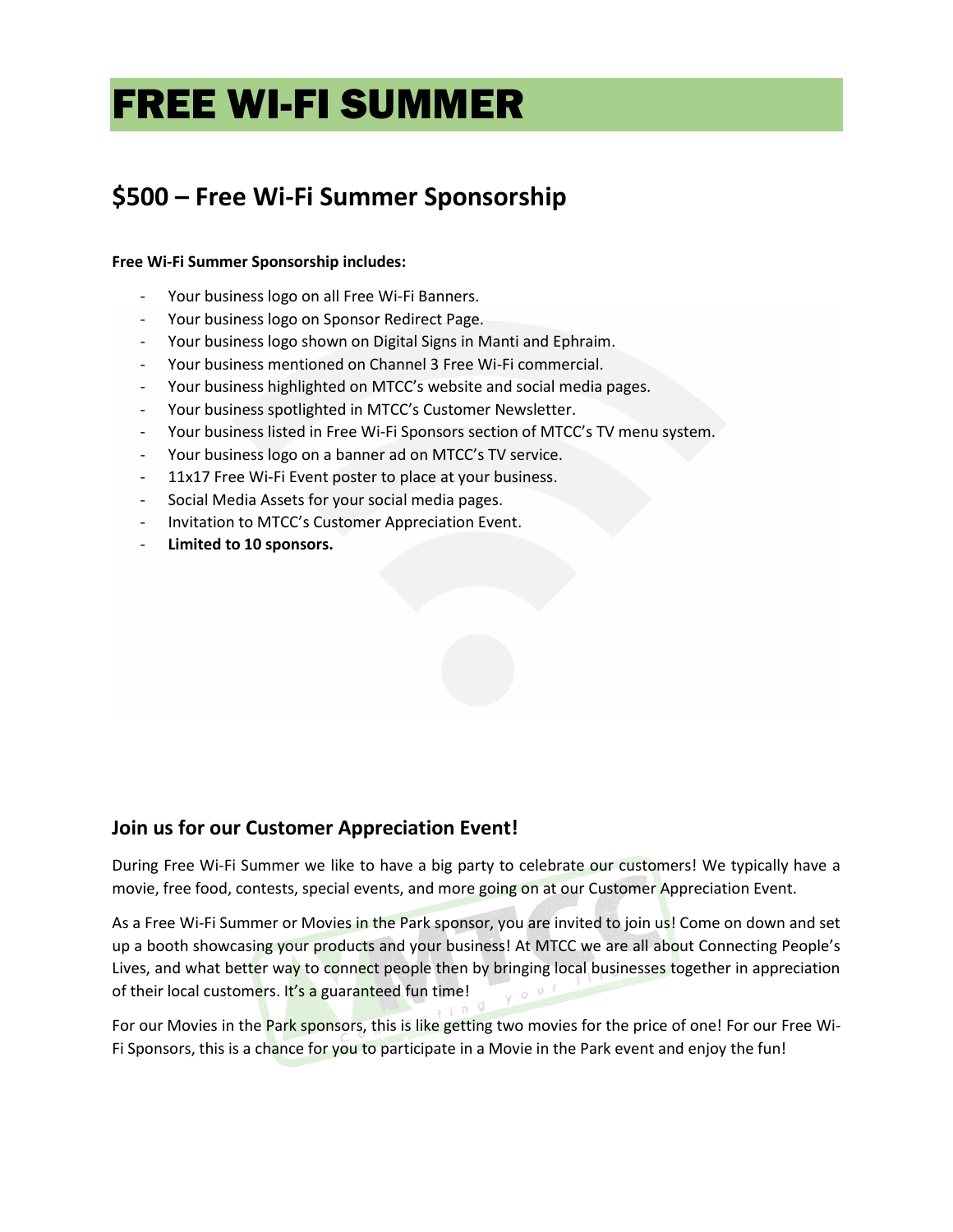### Movies in the Park

#### **What is "Movies in the Park"?**

Movies in the Park is a series of movie events presented by MTCC every summer, which are sponsored by local businesses. These events are more than just movies – they include many pre-show activities, free drinks and treats, contests, giveaways, and so much more!

#### **What movies can I choose?**

Sponsors can choose from a list of available family-friendly movies on **swank.com** or **criterionpicusa.com**. Movies can include both current and classic selections and should be rated G, PG, or PG-13.

#### **Where are Movies in the Park events held?**

Movies in the Park events are typically held at either Manti City Park or Ephraim's Canyon View Park. Other locations can be considered if they meet certain requirements.

#### **What are the pre-movie activities?**

Pre-movie activities include a variety of sports, games, and other family-friendly activities. Past activities have included 9-Square-in-the-Air, Cornhole, Ultimate Frisbee, a Dunk Tank, Coloring Contests, and more!

#### **Is food provided?**

As part of your sponsorship, we include a Coke trailer stocked with plenty of soda, lemonade, and water to hand out as a "freebie" at your event. We also provide a treat (usually bags of popcorn) for people who attend.

#### **How involved do I have to be?**

You can be as involved as you want to be, whether that means you are on the microphone talking to the crowd, running one of the pre-movie activities, getting dunked in the dunk tank - or just sitting back and letting us run it all. It's up to you!

#### **Why should I sponsor a Movie in the Park?**

Sponsoring a Movie in the Park gives you an opportunity to connect with existing and potential customers, be involved with your community, and showcase your business. A Movie in the Park event can also serve as a team building activity or employee appreciation event for your business.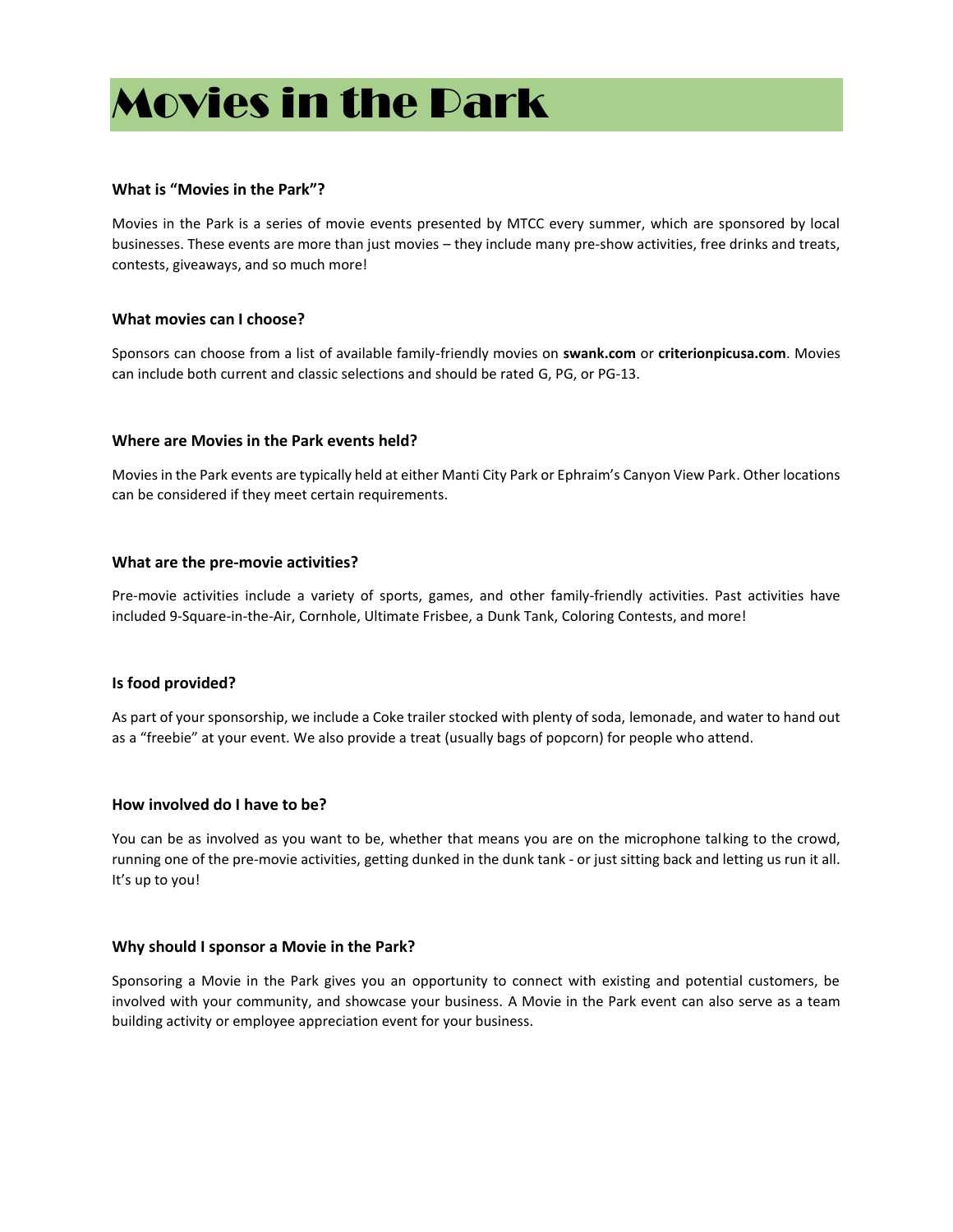## Movies in the Park

### **\$3000 – Movie Night Sponsorship**

#### **As a Movie Night Sponsor:**

- The night is yours! We will focus on promoting you and your business.
- You choose which movie you want to sponsor (from provided list).
- You choose the date of your Movies in the Park event (first come, first serve).
- MTCC will provide the movie, projector, screen, and audio equipment.
- MTCC will provide advertising materials for the event.
- MTCC will help you plan out your Movie Night event, make suggestions, etc.
- MTCC will plan pre-movie activities, in partnership with Manti City Recreation and Ephraim City.
- Sponsors are encouraged to participate in pre-movie activities, help hand out treats, talk on the microphone, etc.

#### **What's included:**

- **Movie Licensing**
- **Screen and Equipment Rental**
- **Drinks and Treats**
- **Branded Swag (giveaways branded with your logo)**
- **Materials for Activities**
- **Staff and Labor**
- **Your business logo on Movies in the Park event T-shirts.**
- **Your business ad on Digital Sign in Manti**
- **Your business mentioned in event Radio Ads**
- **:30 spot to run on Channel 3, Movie Theater, and Social Media**
- **11x17 Movies in the Park poster to place at your business**
- **Bill Insert Ad (sent to MTCC Customers)**
- **E-Billing Banner Ad (sent to MTCC Customers)**
- **+ Free Wi-Fi Summer Sponsor Benefits**
	- Your business logo on all Free Wi-Fi banners
	- Your business logo on sponsor redirect page.
	- Your business logo shown on Digital Signs in Manti and Ephraim.
	- Your business mentioned on Channel 3 Free Wi-Fi commercial.
	- Your business highlighted on MTCC's website and social media pages.
	- Your business spotlighted in MTCC's Customer Newsletter.
	- Your business listed in Free Wi-Fi Sponsors section of MTCC's TV menu system.
	- Your business logo on a banner ad on MTCC's TV menu system.
	- 11x17 Free Wi-Fi Event poster to place at your business.
	- Social Media Assets for your social media pages.
	- Invitation to MTCC's Customer Appreciation Event.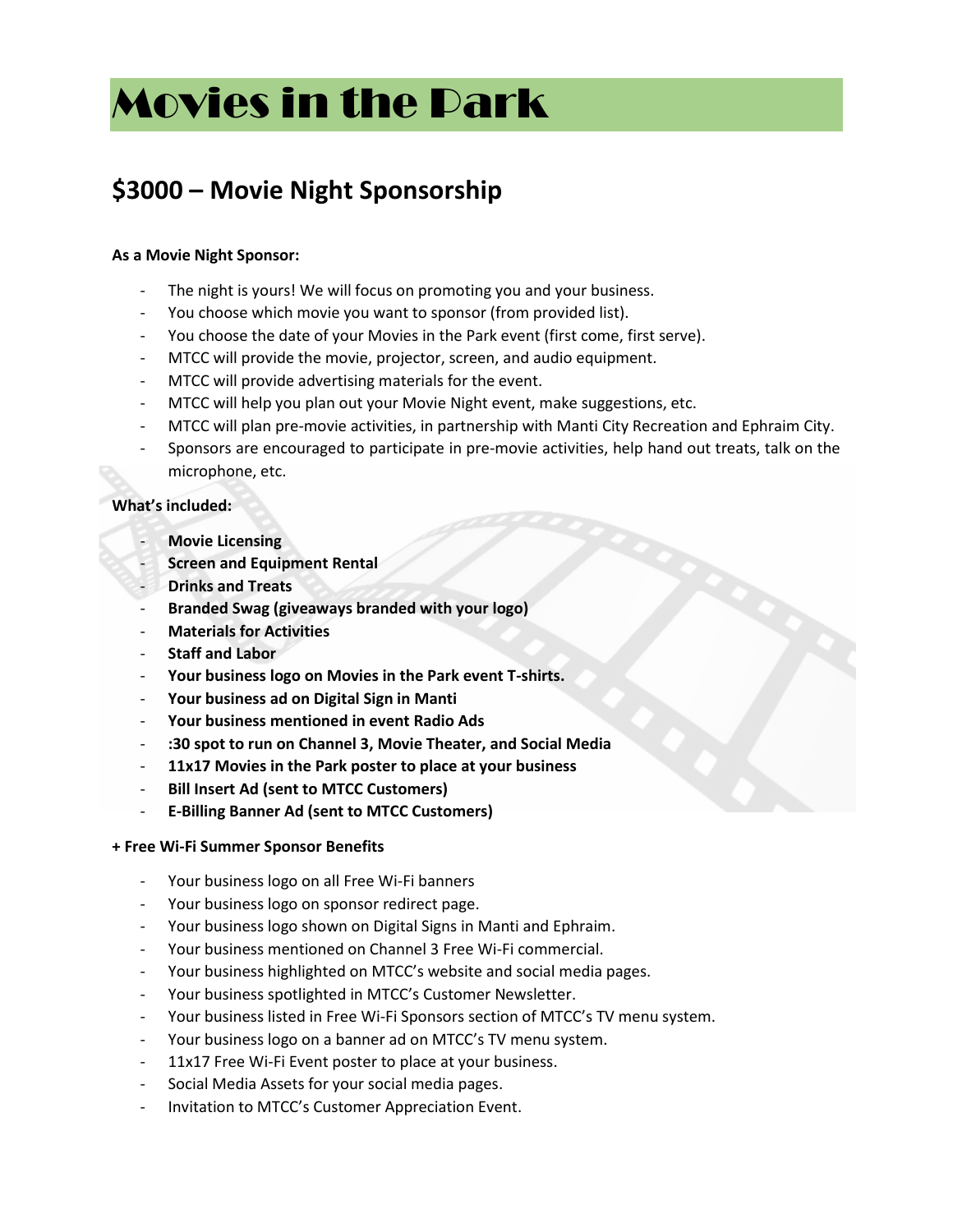## Sponsorship Comparison

### **Sponsorship Comparison Chart**

|                                                       | Movies in the Park | Free Wi-Fi Summer |
|-------------------------------------------------------|--------------------|-------------------|
|                                                       | Sponsor            | Sponsor           |
| Movies in the Park Event (licensing, equipment, etc.) | X                  |                   |
| Logo on Movies in the Park T-Shirts                   | X                  |                   |
| Digital Sign Ad                                       | X                  |                   |
| <b>Mentioned on Radio Ads</b>                         | X                  |                   |
| :30 Video Spot for Channel 3/Social Media             | X                  |                   |
| 11x17 Movies in the Park Posters                      | X                  |                   |
| Bill Insert Ad (MTCC)                                 | X                  |                   |
| E-Billing Banner Ad (MTCC)                            | X                  |                   |
| Logo on Event Banners                                 | X                  | Χ                 |
| Logo on Sponsor Redirect Webpage                      | X                  | Χ                 |
| Digital Sign Logo                                     | X                  | X                 |
| Logo on Channel 3 Free Wi-Fi Commercial               | X                  | Χ                 |
| Ad in MTCC's Billing Package                          | X                  | X                 |
| Ad in MTCC's Customer Newsletter                      | X                  | Χ                 |
| Banner Ad on MTCC's TV Menu System                    | X                  | x                 |
| Listing in Free Wi-Fi Sponsors on MTCC TV             | X                  | X                 |
| 11x17 Free Wi-Fi Posters                              | X                  | X                 |
| <b>Social Media Assets</b>                            | X                  | Χ                 |
| Invitation to MTCC's Customer Appreciation            | X                  | Χ                 |

#### **Join us for our Customer Appreciation Event!**

During Free Wi-Fi Summer we like to have a big party to celebrate our customers! We typically have a movie, free food, contests, special events, and more going on at our Customer Appreciation Event.

As a Free Wi-Fi Summer or Movies in the Park sponsor, you are invited to join us! Come on down and set up a booth showcasing your products and your business! At MTCC we are all about Connecting People's Lives, and what better way to connect people then by bringing local businesses together in appreciation of their local customers. It's a guaranteed fun time!  $0<sup>U</sup>$ 

For our Movies in the Park sponsors, this is like getting two movies for the price of one! For our Free Wi-Fi Sponsors, this is a chance for you to participate in a Movie in the Park event and enjoy the fun!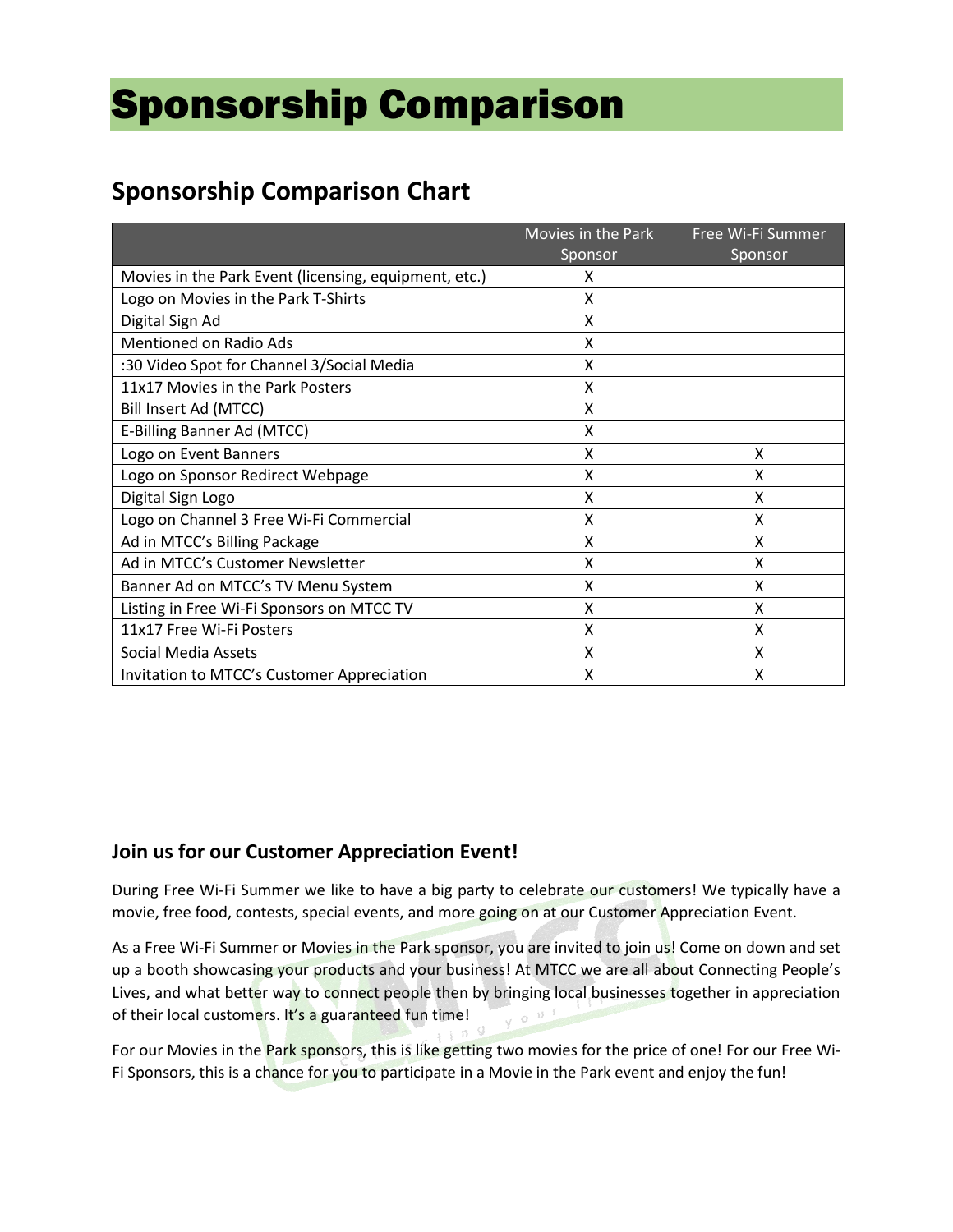### Explanation of Benefits

#### **Explanation of Benefits:**

**Movie Licensing –** To legally show the movie in public, we must obtain licensing so that we do not violate any copyright laws. This licensing will vary depending on the movie chosen.

**Screen and Equipment Rental** – We will provide and setup the movie screen, projector, and audio equipment for the event.

**Drinks and Treats** – As part of your sponsorship, we will bring in a Coke trailer stocked with soda, lemonade, and water to hand out to your guests. We also provide a treat (usually bagged popcorn).

**Branded Swag** – Your sponsorship includes swag (towels, blankets, toys, etc.), branded with your business logo, to hand out at your event.

**Materials for Activities** – We will provide any materials or equipment needed for pre-movie activities such as 9-Square-in-the-Air, Cornhole, Kids Activities, etc.

**Staff and Labor** – Our employees and volunteers will serve as labor to help organize, set, and run your event if needed. We encourage you and your employees to be involved as well.

**Logo on Event T-Shirts** – Your business logo will be included on Movies in the Park T-shirts (designed by MTCC) that will be given away at your event.

**Digital Sign Ad** – Your sponsorship includes an ad which will be displayed on our Digital Sign in Manti during the week of your event (from Monday to Sunday).

**Radio Ads** – Your business will be mentioned on Radio Ads promoting your Movies in the Park event. Stations may vary.

:**30 Second Spot** – We will produce a 30-second video ad highlighting your business to be run on Channel 3, at the local movie theater, and on social media. You will be given a copy of the ad to use as you see fit.

**11x17 Posters** – We will provide an 11x17" Movies in the Park and/or Free Wi-Fi Summer sponsor poster which you can display at your business to help promote your event.

**Bill Insert, E-Billing Banner, and Newsletter –** We will include your business in our billing packages with both a mailer-insert and an E-billing banner ad. Your business will also be mentioned in our customer Newsletter.

**Event Banners –** Your business logo will be displayed on large event banners displayed at Free Wi-Fi Summer and/or Movies in the Park locations.

**Logo on Redirect Webpage** – When someone connects to Free Wi-Fi at any of the available locations, they will be redirected to a webpage that lists our Free Wi-Fi Sponsors. Sponsor logos will be rotated through a Featured Sponsor spot during the event. Logos can link to your business website or social media page.

**Logo on Digital Sign –** Your business logo will be included on ads promoting Free Wi-Fi Summer and/or Movies in the Park on our Digital Sign in Manti. This is separate from the Digital Sign Ads that Movies in the Park sponsors receive.

**Channel 3 Commercial** – Your business will be mentioned in a video commercial which will be played on Channel 3 promoting Free Wi-Fi Summer and Movies in the Park.

**MTCC's Website & Social Media** – Your business will be included in ads on our website and social media pages advertising Free Wi-Fi Summer and/or Movies in the Park events.

**MTCC TV Ads** – Your business will be featured on menu banner ads and in the Free Wi-Fi Sponsor section of our TV menu system.

**Social Media Assets** – We will provide ad images promoting Free Wi-Fi Summer and Movies in the Park. You can use these on your own social media pages.

**Invitation to MTCC's Customer Appreciation Event** – You will be invited to our Movies in the Park event, where you can set up a table or canopy and showcase your business.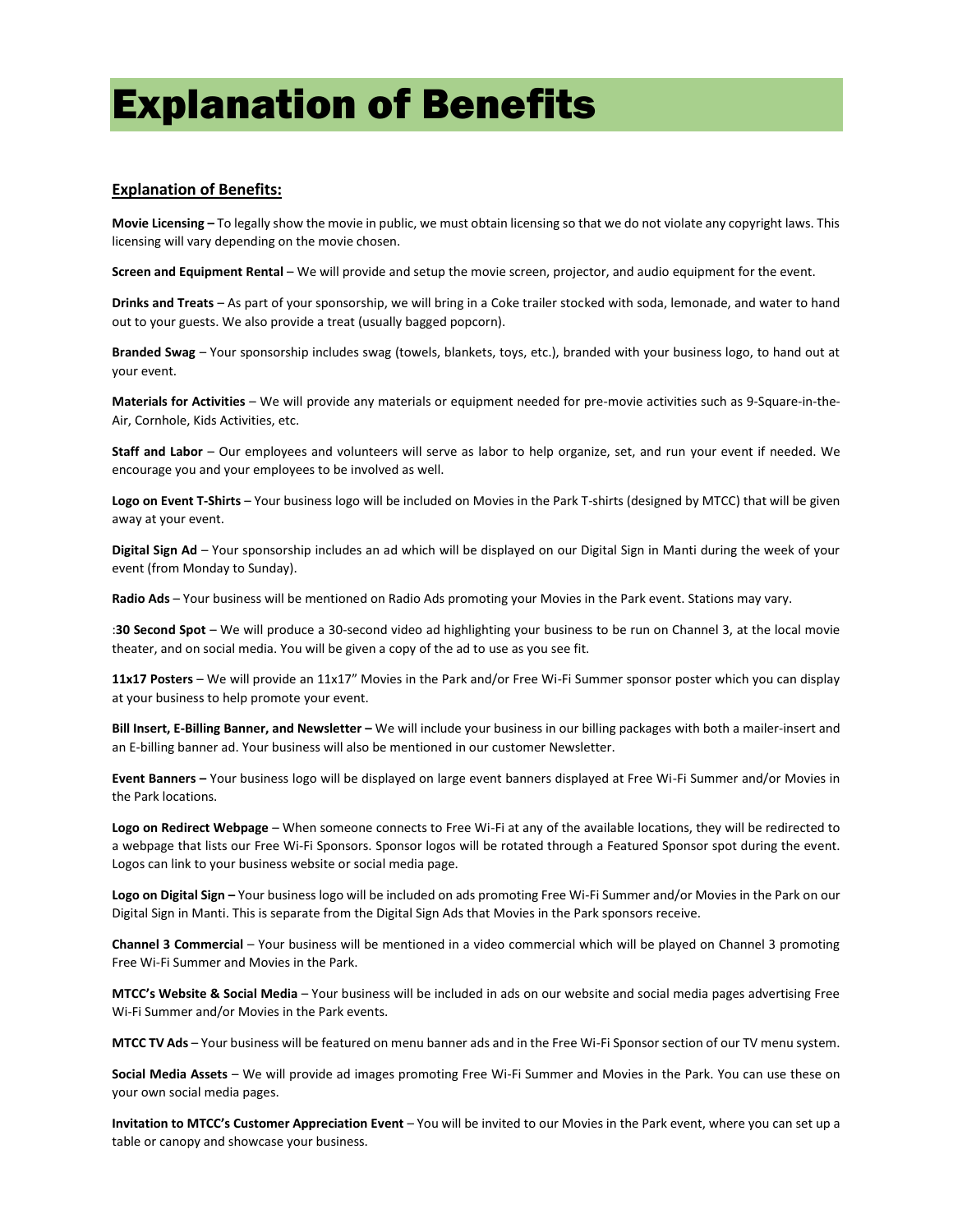## Sponsorship Value Chart

### **Sponsorship Value Chart**

|                                        | Value      | Movies in the Park<br>Sponsor | Free Wi-Fi Summer<br>Sponsor |
|----------------------------------------|------------|-------------------------------|------------------------------|
| Screen & Equipment Rental              | \$500      | \$500                         |                              |
| Movie Licensing                        | \$625      | \$625                         |                              |
| Drinks & Treats                        | \$450      | \$450                         |                              |
| T-Shirts & Swag                        | \$200      | \$200                         |                              |
| <b>Materials for Activities</b>        | \$200      | \$200                         |                              |
| Labor Costs                            | \$600      | \$600                         |                              |
| <b>Advertising Materials - Banners</b> | \$1800     | \$550                         | \$1800                       |
| Advertising Materials - Print, Digital | \$150      | \$150                         | \$150                        |
| :30 Spot Production                    | \$400      | \$400                         |                              |
| Running Spot on Channel 3              | \$200      | \$200                         |                              |
| Running Spot at Theater                | \$150      | \$150                         |                              |
| Radio Ad                               | \$350      | \$700                         |                              |
| <b>MTCC Bill Insert Ad</b>             | \$100      | \$100                         |                              |
| <b>MTCC E-Billing Banner Ad</b>        | \$50       | \$50                          |                              |
| <b>MTCC Menu Banner Ad</b>             | \$50       | \$50                          |                              |
| <b>MTCC Newsletter Ad</b>              | \$100      | \$100                         |                              |
| Digital Sign Ad                        | \$50-\$200 | \$200                         | \$50                         |
|                                        |            |                               |                              |
| Value                                  | \$6125     | \$6125.00                     | \$2000.00                    |
| <b>Sponsorship Cost</b>                |            | \$3000.00                     | \$500.00                     |
| <b>Your Savings</b>                    |            | \$3125.00                     | \$1500.00                    |

#### **Join us for our Customer Appreciation Event!**

During Free Wi-Fi Summer we like to have a big party to celebrate our customers! We typically have a movie, free food, contests, special events, and more going on at our Customer Appreciation Event.

As a Free Wi-Fi Summer or Movies in the Park sponsor, you are invited to join us! Come on down and set up a booth showcasing your products and your business! At MTCC we are all about Connecting People's Lives, and what better way to connect people then by bringing local businesses together in appreciation of their local customers. It's a guaranteed fun time!

For our Movies in the Park sponsors, this is like getting two movies for the price of one! For our Free Wi-Fi Sponsors, this is a chance for you to participate in a Movie in the Park event and enjoy the fun!